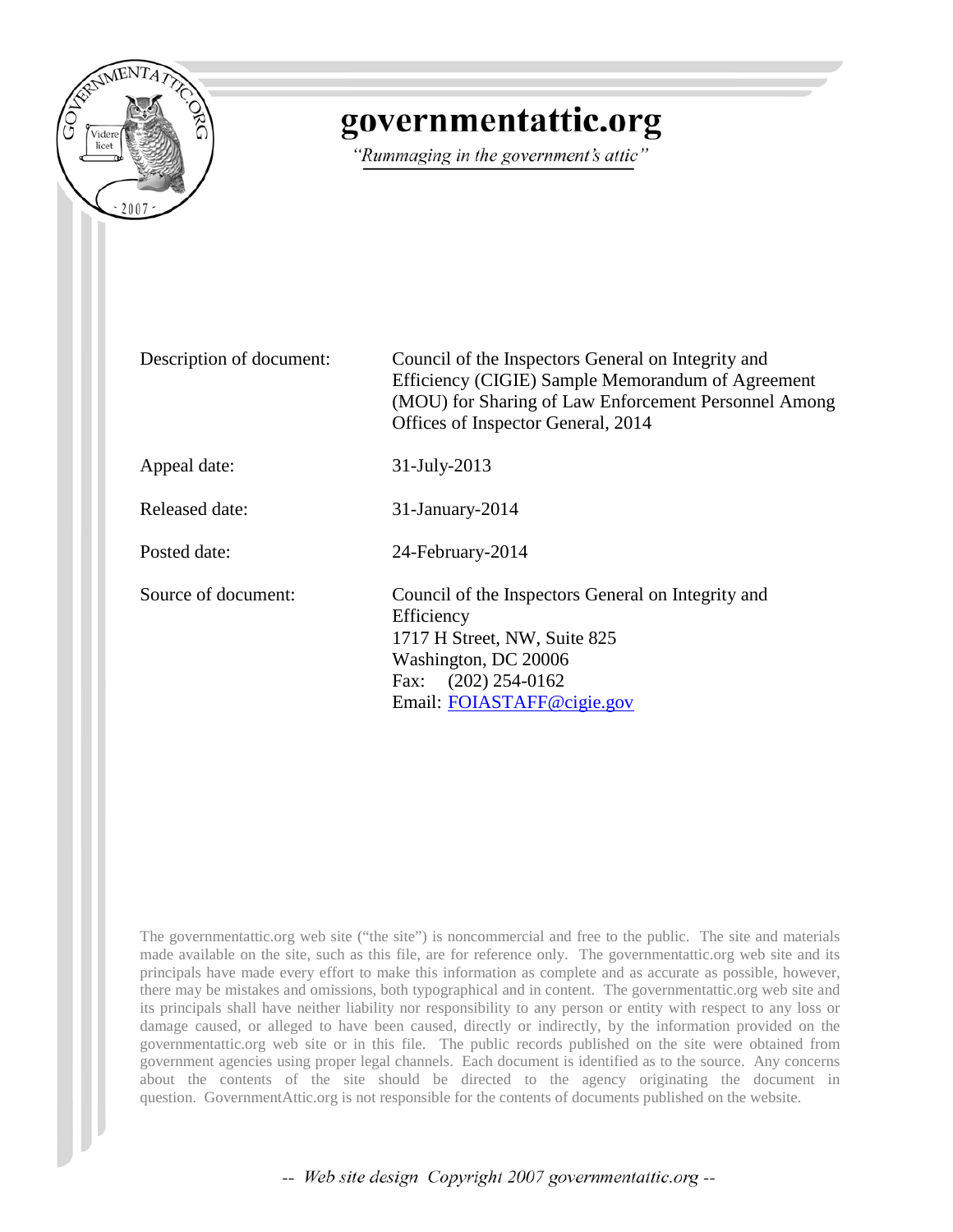

JAN 31 2014

Via email

Re: Your Freedom of Information Act Appeal 6330-2013-36 (re: Request 6330-2013-31)

This is in response to your Freedom of Information Act (FOIA) appeal to the Council of the Inspectors General on Integrity and Efficiency (CIGIE), dated July 31, 2013. On November 7, 2013, the Chair responded to your FOIA appeal granting it in part and denying it in part. The Chair determined that material in the sample MOU could be reasonably segregated and released.

Enclosed are six pages of the sample MOU. This material is being released in full.

This is the final agency decision per 5 C.F.R. § 9800.10(j). You may seek judicial review of this decision in the United States District Court for the judicial district in which you reside or have your principal place of business, or in the District of Columbia, pursuant to 5 U .S.C. § 552(a)(4)(B).

Sincerely,

Mark D. Jones **Executive Director** 

Enclosure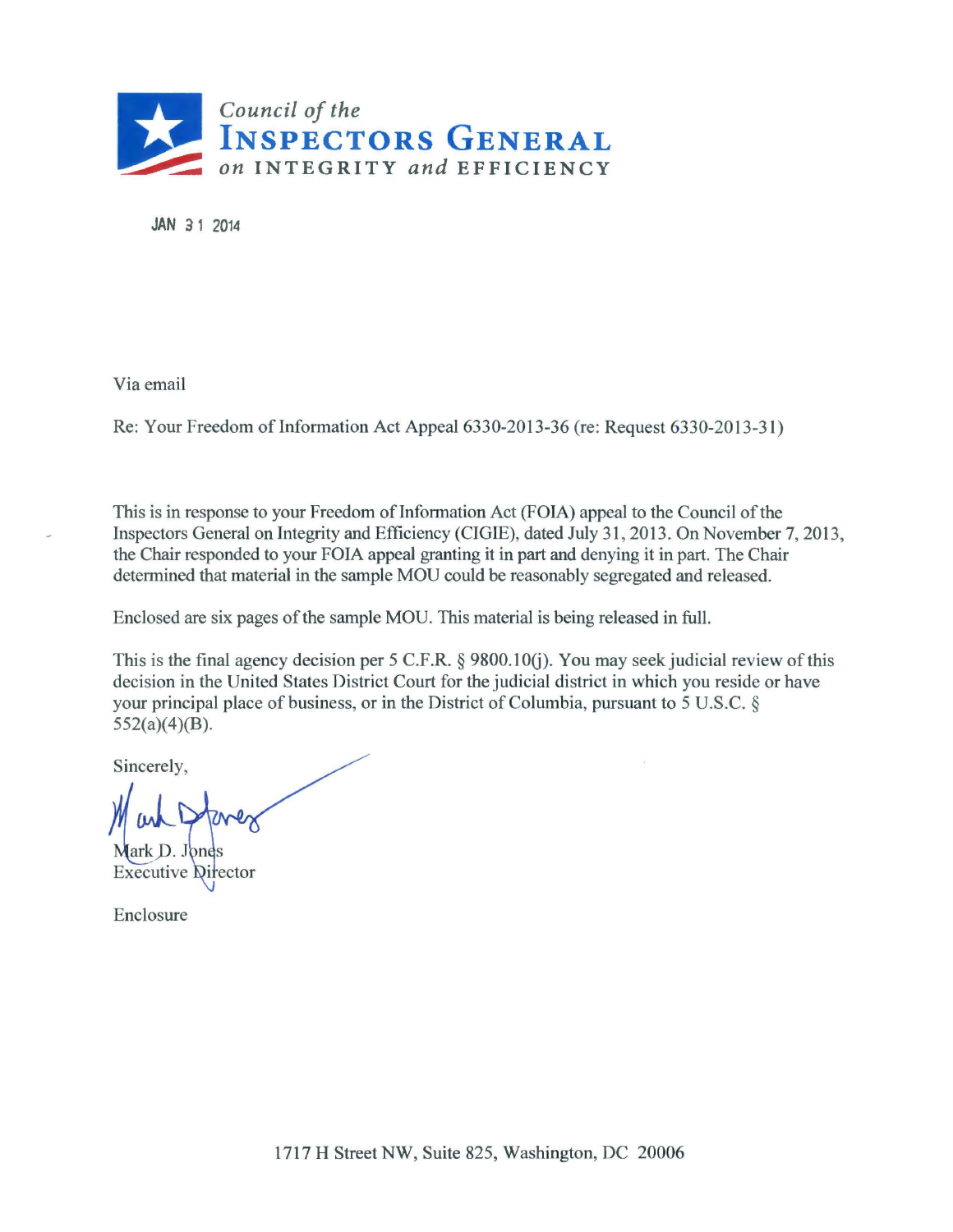#### Sample Memorandum of Agreement for Sharing of Law Enforcement Personnel Among Offices of Inspector General

Purpose: The following pages are provided for members of the Counsel of the Inspectors General on Integrity and Efficiency (CIGIE) as a sample Memorandum of Agreement (MOA) for when sharing special agents pursuant to the Attorney General Order No. 3168-2010. In developing an MOA for this purpose, each OIG should consider what portions of the template are unnecessary and what other information should be documented consistent with the individual OIG's unique mission, circumstances, and department or agency. Use of this sample MOA, in whole or in part, is at the discretion of the participating OIGs.

Background: On June 28, 2010, the Attorney General (AG) issued AG Order No. 3168- 2010, authorizing the sharing of agents among certain Offices of Inspector General (OIGs). On November 16, 2010, the Council of the Inspectors General for Integrity and Efficiency (CIGIE) adopted procedures governing the sharing of agents pursuant to the AG Order.

The sample MOU was initially developed by the Council of Counsel to the Inspectors General (CCIG) as requested from the CIGIE Investigations Committee.

Should you have any questions or thoughts on improving this template, please contact the Chair of the Investigations Committee.

ţ.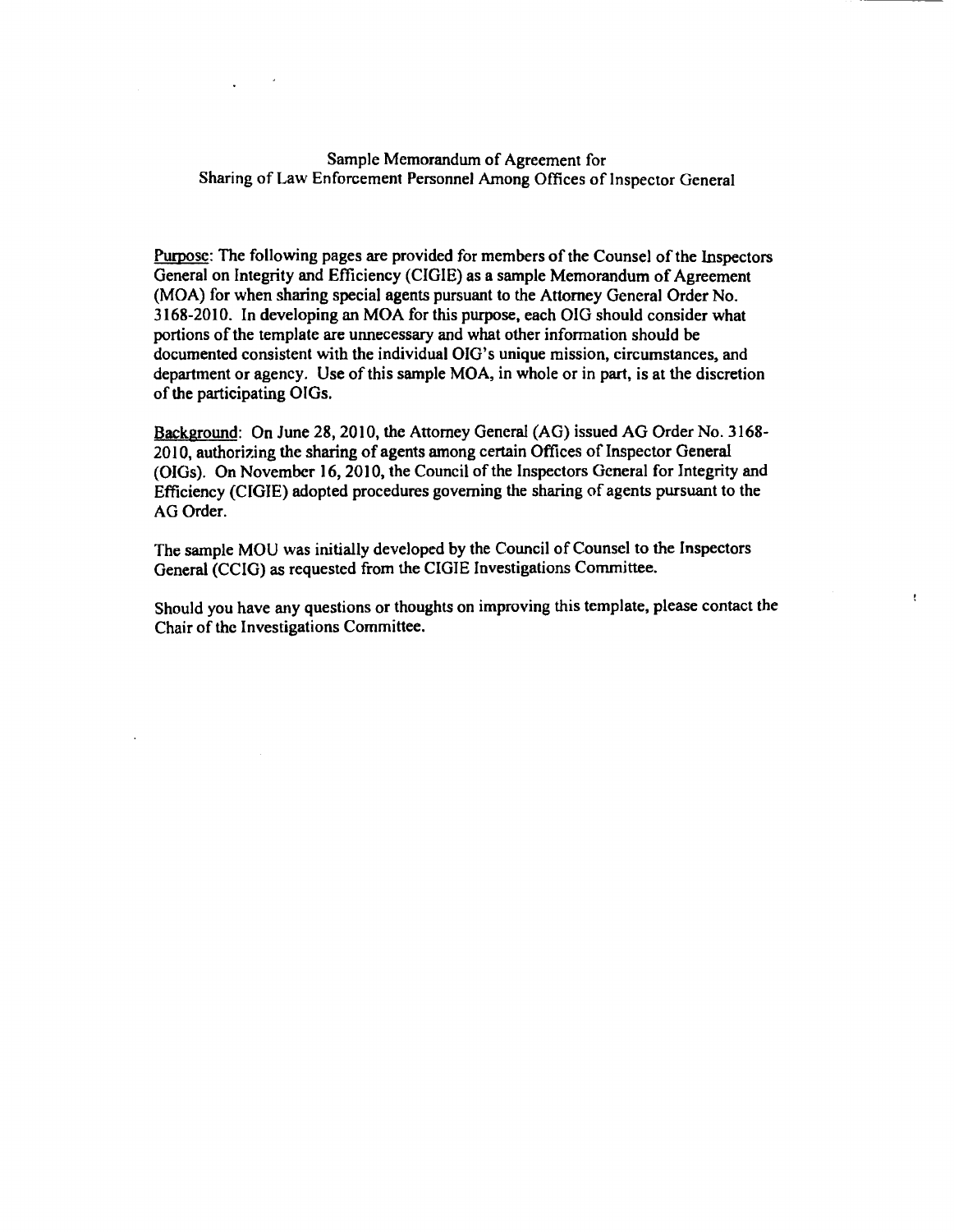# **MEMORANDUM OF AGREEMENT**

# 1. PURPOSE

The purpose of this Memorandum of Agreement (MOA) is to establish terms and conditions governing assistance, in the form of temporarily detailed special agents provided by<br>
Office of Inspector General (the "Assisting OIG") to<br>
Office of Inspector General (the "Assisting OIG") to -Office of Inspector General (the "Assisting OIG") to Office of Inspector General (the "Requesting OIG"). This detail will be of special agents who are authorized under subsection  $6(e)(1)(C)$  of the Inspector General Act of 1978 as amended, *5* U.S.C. App. 3, to assist in the seeking and execution of warrants, issued under the Authority of the United States, for arrest, search of premises, or seizure of evidence. The Assisting OIG and Requesting OIG will collectively he referred to as the "Parties."

# 2. AUTHORITY

The authority for the Parties to enter into this MOA is as follows:

A. Section 6(a){9) of the lnspector General Act of 1978, *5* U.S.C. App. 3, as amended.

B. Attorney General Order No. 3168-2010, dated June 28, 2010 (the "AG Order").

C. The Procedures to Obtain Assistance from Another 010 in the Execution of Search and Arrest Warrants, as adopted by the Council of Inspectors General for Integrity and Efficiency on November 16, 2010 (the "CIGIE Procedures"), as such Procedures may be amended from time to time.

D. The Economy Act, 31 U.S.C. § 1535, as amended.

E. To the extent that the detail will be provided on a reimbursable basis, Treasury Financial Manual (TFM) Bulletin No. 2011-04 (http://www.frns.treas.gov/factsi/manuals/tfrn-bulletin-2011-04.pdf).

# 3. SCOPE OF WORK

The scope of work is set forth in Attachment A to this MOA. *{Note: Attach wrirten request from Requesting OJG, as signed by the Assisting OJG, outlined in sections 111.b and Ille of the CJGIE Procedures.]* As set forth in section 3 of the AG Order, the assistance provided by the detailed agents will only be for the purposes of supporting a specified search or arrest operation, not for other investigative activities. By entering into this agreement, the authorizing official for the Assisting OIG certifies that the activities detailed in the scope of work fall within the scope of employment of the detailed agent(s). Attachment B to this MOA represents a logistical planning document to assist OIGs organize the detail.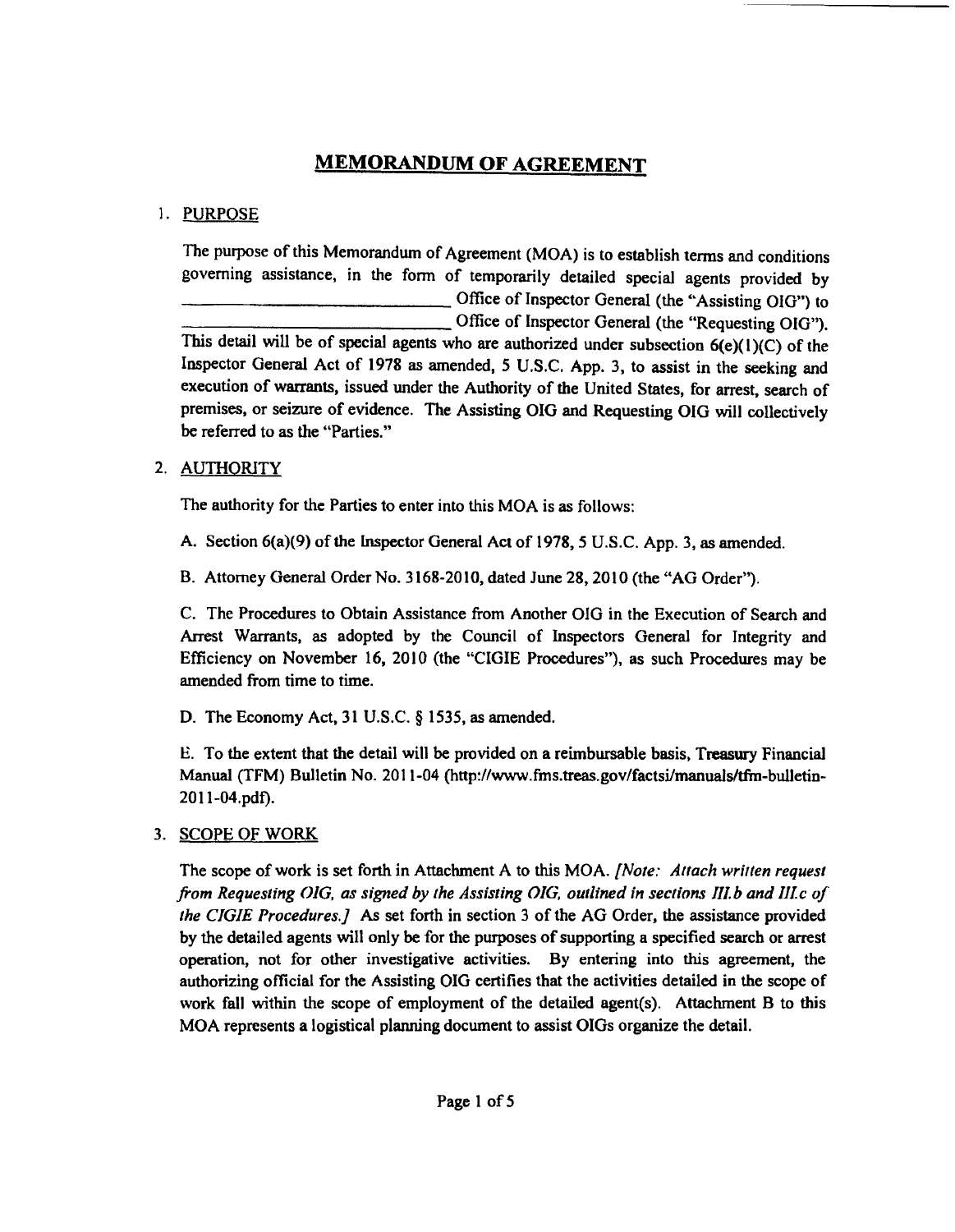# 4. DURATION OF AGREEMENT. AMENDMENTS AND TERMINATION

- a This MOA will become effective when signed by all Parties. The MOA will tenninate on \_\_\_\_\_\_\_\_\_\_\_\_\_\_\_\_\_*[insert DATE]*, but may be amended or extended at any time by mutual written consent of the Parties. As set forth in section 3 of the AG Order, the assistance generally should not exceed five days.
- b. Either party may terminate this MOA by providing written notice to the other party. Unless impracticable, at least five days notice should be provided to the other party.

# *5.* RESPONSIBILITIES OF PARTIES

- a. As set forth in section 2 of the AG Order, detailed personnel will operate under the authority and direction of the Requesting OIG. However, detailed personnel will comply with the policies and procedures of the Assisting OIG unless they are specifically instructed otherwise by the Requesting OIG. *{Note:* If *Requesting OIG 's*  policies and procedures apply, consider attaching a copy as Attachment C to this MOA.]
- b. At the conclusion of a detail and upon request from the Assisting OIG, the Requesting OIG will provide the Assisting OIG with a description of the detailed special agent's or agents' time worked and performance.

## 6. REIMBURSEMENT

The Parties agree that the provision of special agents will  $\Box$  or will not  $\Box$  Requesting OIG be on a cost reimbursable basis.

Initialed by: \_Assisting OIG Requesting OIG

If detail is not on a reimbursable basis, by executing this Agreement, the parties have determined that the detail would *[check one of the following]*: have a negligible impact on the Parties' appropriations or \_ involve a matter related to the Assisting OIG's appropriations and which would aid the Assisting OIG in accomplishing the objects of its appropriations.

If detail is not on a reimbursable basis, omit or strike through clauses 6a through 6c.

a. Economy Act Findings (Reimbursable Agreements Only)

As required by the Economy Act, the Assisting 010 has determined that it is able to provide the detailed special agents, and the Requesting OIG has determined: (I) that funds are available for the requested service, (2) this MOA is in the best interest of the United States Government, and (3) that the services requested cannot be provided by contract as conveniently or cheaply by a commercial enterprise.

- b. Invoicing and Payment of Costs {Reimbursable Agreements Only)
	- i. The Parties have agreed that the hourly rates of the agents detailed from the billing OIG will be as follows: *[Note: insert*  rate(s) or attach schedule showing rate per agent detailed. Consider whether to use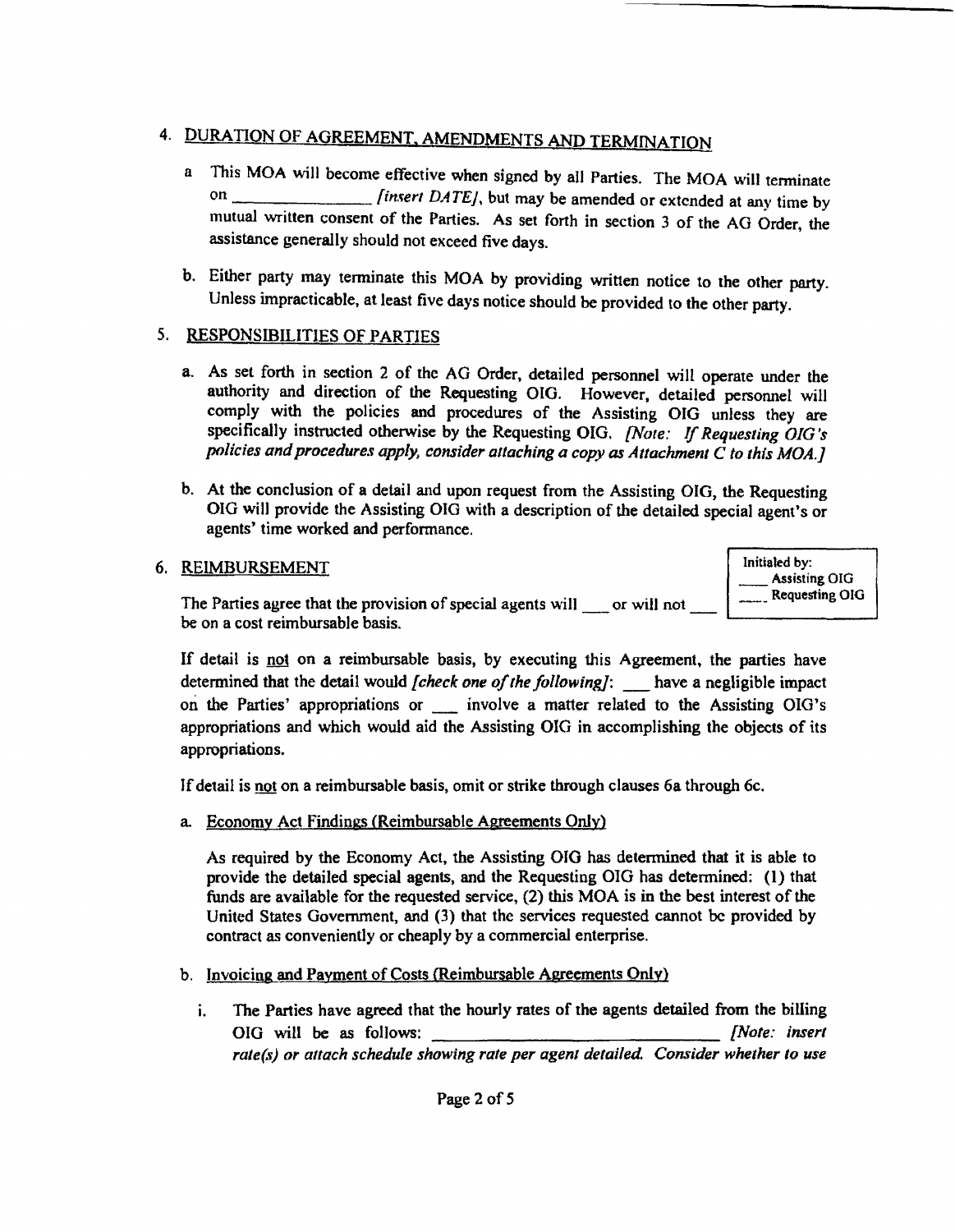*simple hourly rates (annual salary divided by number of hours worked) or a rate that also reflects benefits and/or overhead and other indirect costs.]* 

- ii. The Parties will exchange all information necessary to meet the requirements of TFM Bulletin 2011-04.
- iii. At the conclusion of the project outlined in the Scope or Work, the Assisting OIG will submit a worksheet of costs incurred as support for the Department of Treasury's Intra-Governmental Payment and Collection (IPAC) system to the Requesting OIG. itemizing costs incurred during performance of the services outlined in the Scope of Work. The Requesting OIG agrees to reimburse the Assisting OIG for the actual costs associated with the services provided under this Agreement, including but not limited to hourly costs of the personnel provided by the Assisting OIG, and any other costs incurred by the Assisting 010, including costs of travel, provided such costs are consistent with the Federal Travel Regulations. Upon the request of the Requesting OJG, the Assisting OIG will provide supporting documentation regarding the costs incurred.
- iv. The Worksheet and any supporting documentation will be sent to the following contact person in the Requesting OIG:

[NAME) [OFFICE] [AGENCY] [ADDRESS] [E-MAIL] [TELEPHONE NO.]

- v. Payment on a worksheet for costs incurred shall be made by means of the Department of the Treasury's IPAC system. The appropriation code for payment of these services is  $\frac{1}{\sqrt{1-\frac{1}{2}}\sqrt{1-\frac{1}{2}}\sqrt{1-\frac{1}{2}}\sqrt{1-\frac{1}{2}}\sqrt{1-\frac{1}{2}}\sqrt{1-\frac{1}{2}}\sqrt{1-\frac{1}{2}}\sqrt{1-\frac{1}{2}}\sqrt{1-\frac{1}{2}}\sqrt{1-\frac{1}{2}}\sqrt{1-\frac{1}{2}}\sqrt{1-\frac{1}{2}}\sqrt{1-\frac{1}{2}}\sqrt{1-\frac{1}{2}}\sqrt{1-\frac{1}{2}}\sqrt{1-\frac{1}{2}}\sqrt{1-\frac{1}{2}}\sqrt{1-\frac{1}{2$
- c. Reimbursement of Costs if Agreement is Cancelled (Reimbursable Agreements Only)

If the MOA provides for reimbursement and is terminated pursuant to section 4, the Assisting OJG is authorized to collect actual costs incurred prior to termination plus any termination costs. The total value of the incurred and termination costs will not exceed  $s$   $\qquad$ 

## 7. RESOLUTION OF DISAGREEMENTS

Nothing herein is intended to conflict with the current policies or directives of either party, and the Parties have determined that no such conflict exists or have made appropriate changes to this Agreement to address any conflicts.

Should disagreement arise on the interpretation of the provisions of this Agreement, or amendments and/or revisions thereto, that cannot be resolved at the operating level, the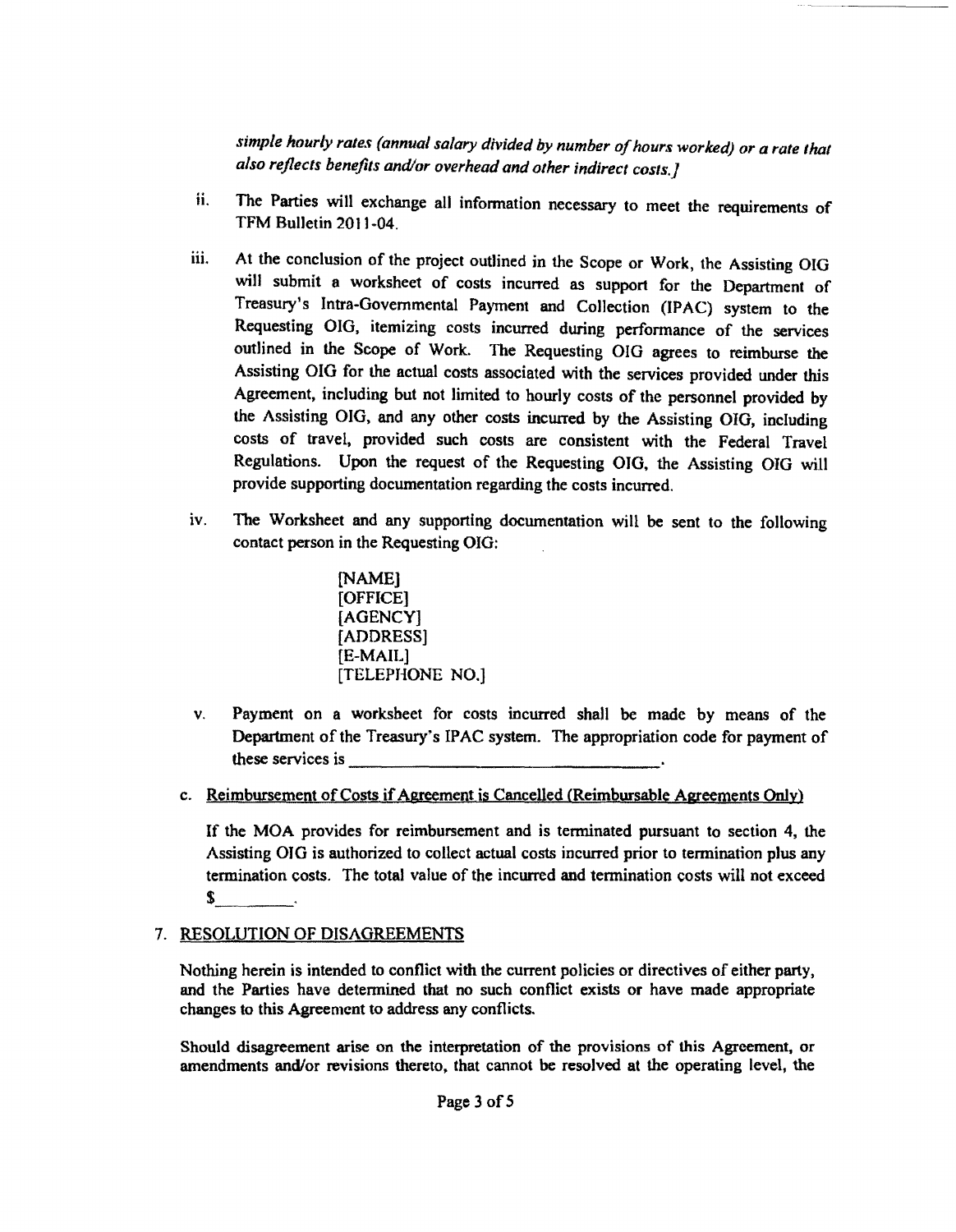area(s) of disagreement shall be stated in writing by each party and presented to the other party for consideration. If agreement on interpretation is not reached within thirty days, the Parties shall forward the written presentation of the disagreement to respective higher officials for appropriate resolution.

If the Parties are unable to reach a resolution, they may attempt to resolve the dispute by following the procedures in TFM Bulletin 2011~04. Section VII - Resolving Intragovemmental Disputes and Major Differences.

#### 8. ANTI-DEFICIENCY ACT

Nothing in this Agreement shall be construed in derogation of the Anti-Deficiency Act, 31 U.S.C. § 1341, or to expend or obligate funds in excess or in advance of any appropriation.

#### 9. POINTS OF CONTACT

For the Requesting 010: [NAME], [TITLE), [ADDRESS], [PHONE NUMBER], {E-MAIL].

For the Assisting 010: [NAME], [TITLE], [ADDRESS], [PHONE NUMBER], [E-MAIL]

#### 10. THIRD PARTIES

This Agreement is only intended for the benefit of the Parties executing below, and is not intended to confer any right upon any other person, organization or entity, and no party, other than one of the executing Parties below, has any right to enforce any of the terms or conditions of this Agreement.

IN WITNESS WHEREOF, the Parties have executed this MOU as of the dates indicated below:

Requesting 010:

| <i>iteducating OTO.</i> |         |
|-------------------------|---------|
|                         |         |
| $By:$ [signature]       | [Title] |
| Print Name:             | Date:   |
| <b>Assisting OIG:</b>   |         |
| By:                     |         |
| [signature]             | [Title] |
| Print Name:             | Date:   |